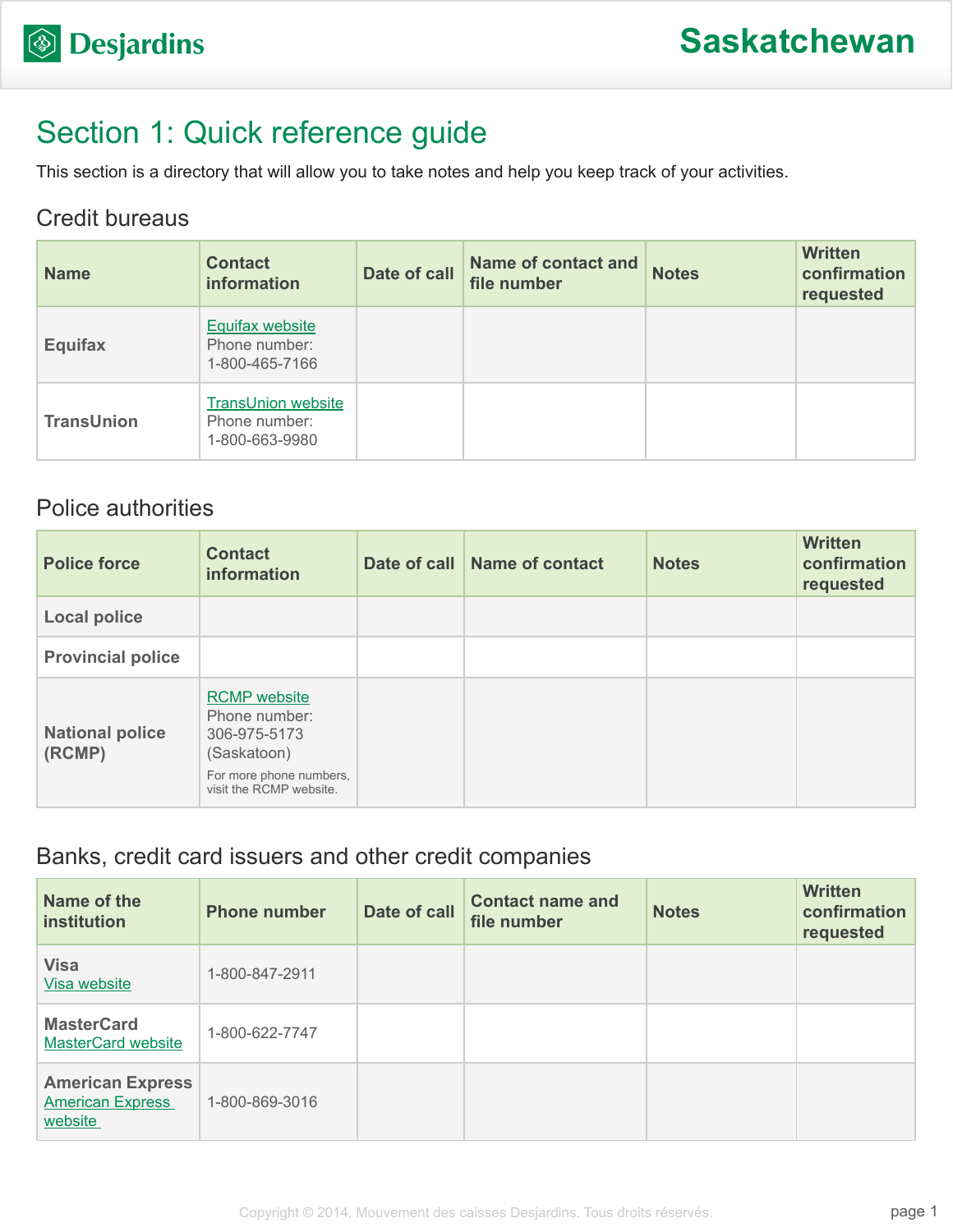

| Name of the<br>institution                                                                                                             | <b>Phone number</b> | Date of call | <b>Contact name and</b><br>file number | <b>Notes</b> | <b>Written</b><br>confirmation<br>requested |
|----------------------------------------------------------------------------------------------------------------------------------------|---------------------|--------------|----------------------------------------|--------------|---------------------------------------------|
| <b>Canadian Bankers</b><br><b>Association -</b><br><b>List of banks</b><br>operating in<br><b>Canada</b><br><b>Association website</b> |                     |              |                                        |              |                                             |
| <b>Ombudsman for</b><br><b>Banking Services</b><br>and Investments<br>Ombudsman website                                                | 1-888-451-4519      |              |                                        |              |                                             |

## Other organizations that issue cards and licences

| Name of the<br>organization                                                                     | <b>Contact</b><br>information                                                                                                                    | <b>Date of call</b> | <b>Name of contact and</b><br>file number | <b>Notes</b> | <b>Written</b><br>confirmation<br>requested |
|-------------------------------------------------------------------------------------------------|--------------------------------------------------------------------------------------------------------------------------------------------------|---------------------|-------------------------------------------|--------------|---------------------------------------------|
| <b>Employment</b><br>and Social<br><b>Development</b><br>Canada<br>(social insurance<br>number) | <b>ESDC</b> website<br>Phone number:<br>1-800-622-6232                                                                                           |                     |                                           |              |                                             |
| <b>Passport Canada</b>                                                                          | <b>Passport Canada</b><br>website<br>Phone number:<br>1-800-567-6868<br>Calls outside<br>Canada and the<br>U.S.: 819-997-8338                    |                     |                                           |              |                                             |
| <b>International</b><br>driver's licences<br>(issued by CAA)                                    | <b>CAA</b> website<br>Saskatchewan:<br>1-800-564-6222 or<br>1-800-222-4357                                                                       |                     |                                           |              |                                             |
| Immigration<br>and Citizenship<br><b>Canada</b>                                                 | Immigration and<br><b>Citizenship Canada</b><br>website<br>Phone number:<br>1-888-242-2100<br>For permanent<br>resident cards:<br>1-800-255-4541 |                     |                                           |              |                                             |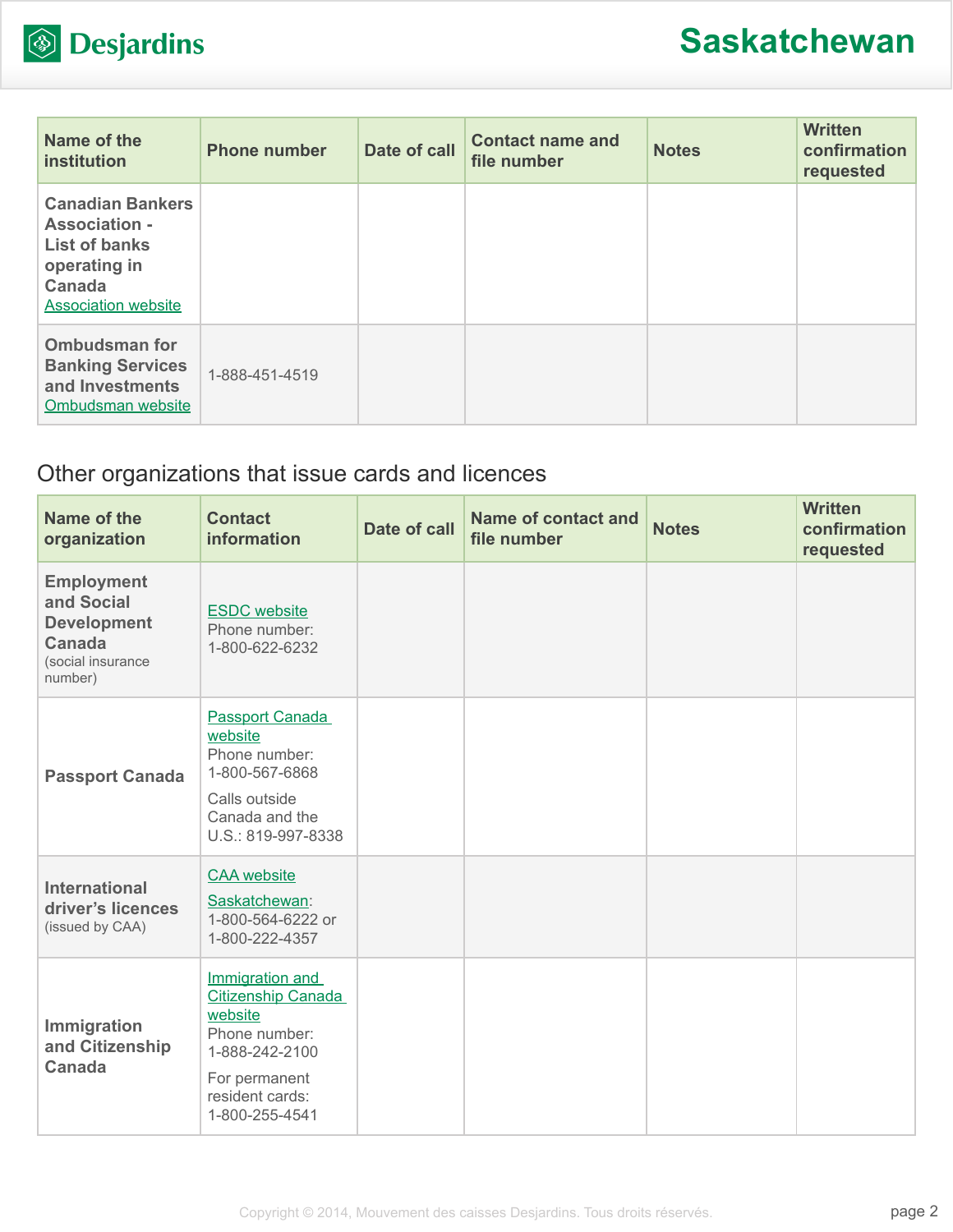

| Name of the<br>organization                                                               | <b>Contact</b><br>information                          | Date of call | <b>Name of contact and</b><br>file number | <b>Notes</b> | <b>Written</b><br>confirmation<br>requested |
|-------------------------------------------------------------------------------------------|--------------------------------------------------------|--------------|-------------------------------------------|--------------|---------------------------------------------|
| <b>Employment</b><br>and Social<br><b>Development</b><br>Canada<br>(Old Age Security)     | <b>ESDC</b> website<br>Phone number:<br>1-800-277-9915 |              |                                           |              |                                             |
| <b>Provincial health</b><br>card                                                          |                                                        |              |                                           |              |                                             |
| <b>Hospital cards</b>                                                                     |                                                        |              |                                           |              |                                             |
| <b>Other licensing</b><br>agencies                                                        |                                                        |              |                                           |              |                                             |
| Vital statistics,<br>birth, marriage<br>and death<br>certificates                         |                                                        |              |                                           |              |                                             |
| <b>Membership</b><br>cards<br>(sports clubs,<br>gyms, professional<br>associations, etc.) |                                                        |              |                                           |              |                                             |

## Organizations that provide information and assistance

| Name of the<br>organization                                            | <b>Contact</b><br><b>information</b>                                                                    | Date of call | <b>Name of contact and</b><br>file number | <b>Notes</b> | <b>Written</b><br>confirmation<br>requested |
|------------------------------------------------------------------------|---------------------------------------------------------------------------------------------------------|--------------|-------------------------------------------|--------------|---------------------------------------------|
| <b>Canadian Anti-</b><br><b>Fraud Centre</b>                           | <b>Canadian Anti-Fraud</b><br>Centre website<br>Phone number:<br>1-888-495-8501                         |              |                                           |              |                                             |
| <b>Competition</b><br><b>Bureau</b>                                    | <b>Competition Bureau</b><br>website<br>Phone number:<br>819-997-4282 or<br>1-800-348-5358              |              |                                           |              |                                             |
| <b>Canadian</b><br><b>Council of Better</b><br><b>Business Bureaus</b> | <b>BBB</b> website<br>Phone number:<br>613-789-5151 or<br>416-644-4936<br>Saskatchewan:<br>306-352-7601 |              |                                           |              |                                             |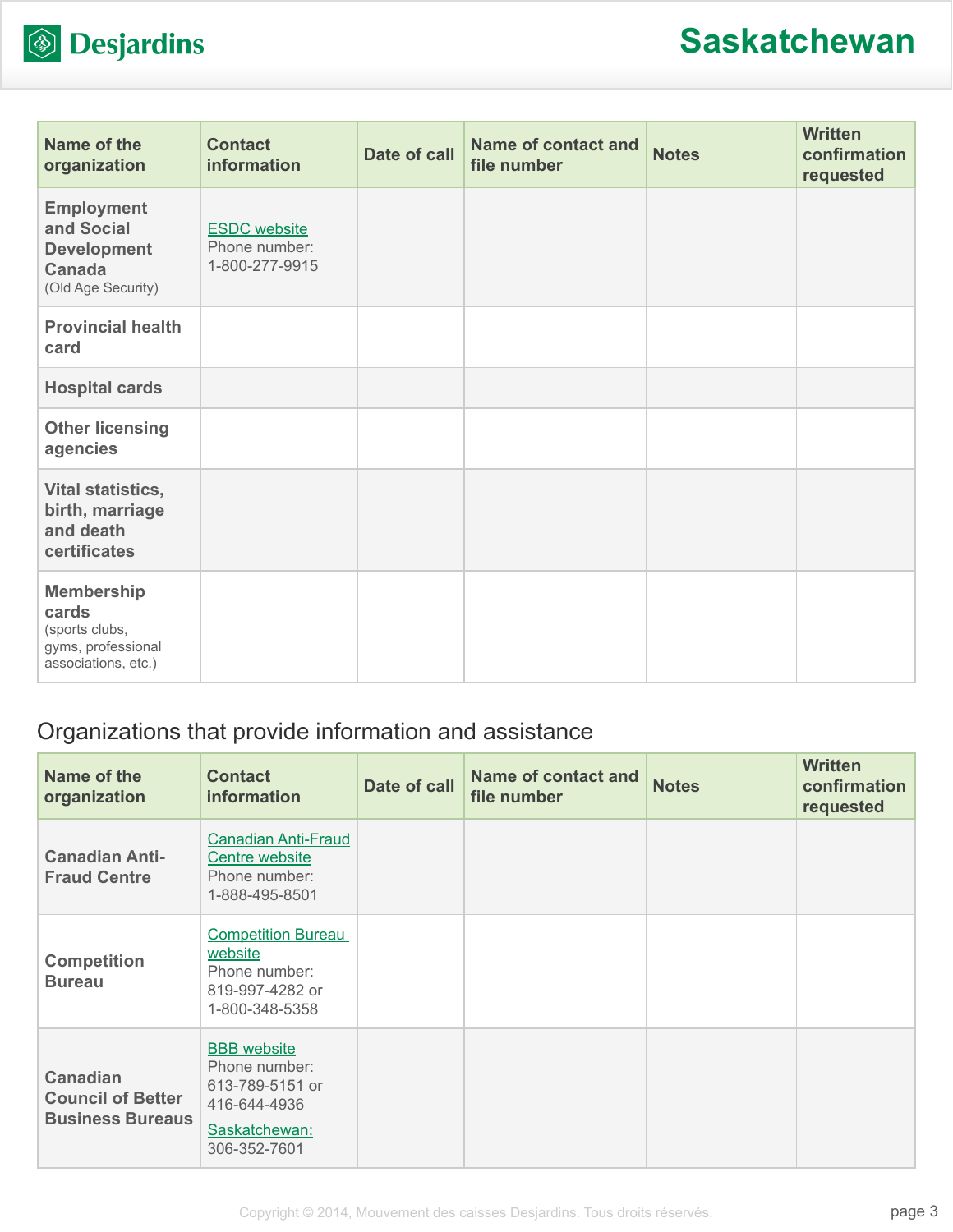# Section 2: Directory of organizations that can help you

List of organizations you should contact if you discover or suspect you are the victim of identity theft. It will help you keep track of your activities and take action to minimize damages and restore your identity.

## National resources

#### Credit bureaus

| Name of the<br>organization | Name of the organization                                  | <b>Description</b>                                                                                                                                                               |
|-----------------------------|-----------------------------------------------------------|----------------------------------------------------------------------------------------------------------------------------------------------------------------------------------|
| <b>Equifax</b>              | <b>Equifax website</b><br>Phone number: 1-800-465-7166    | To get a copy of your credit report, request corrections when<br>necessary and put a fraud alert on your file.<br>Please note that this alert will be valid for a 6 year period. |
| <b>TransUnion</b>           | <b>TransUnion website</b><br>Phone number: 1-800-663-9980 | To get a copy of your credit report, request corrections when<br>necessary and put a fraud alert on your file.<br>Please note that this alert will be valid for a 6 year period. |

### Identity theft prevention organizations

| Name of the<br>organization                                            | <b>Contact information</b>                                                                                                 | <b>Description</b>                                                           |
|------------------------------------------------------------------------|----------------------------------------------------------------------------------------------------------------------------|------------------------------------------------------------------------------|
| <b>Canadian Anti-</b><br><b>Fraud Centre</b>                           | <b>Canadian Anti-Fraud Centre</b><br>website<br>Phone number:<br>1-888-495-8501 or 1-705-495-8501                          | To report telemarketing, Internet (email) or any type of financial<br>fraud. |
| <b>Canadian Health</b><br><b>Care Anti-Fraud</b><br><b>Association</b> | <b>CHCAFA</b> website<br>Phone number:<br>416-593-2633 or 1-866-962-4222                                                   | To report health care fraud.                                                 |
| <b>RCMP's Scams</b><br>and Fraud section                               | <b>RCMP</b> website<br>Saskatchewan:<br>306-975-5173 (Saskatoon)<br>For more telephone numbers, visit the RCMP<br>website. | To report cases of fraud that did not occur online.                          |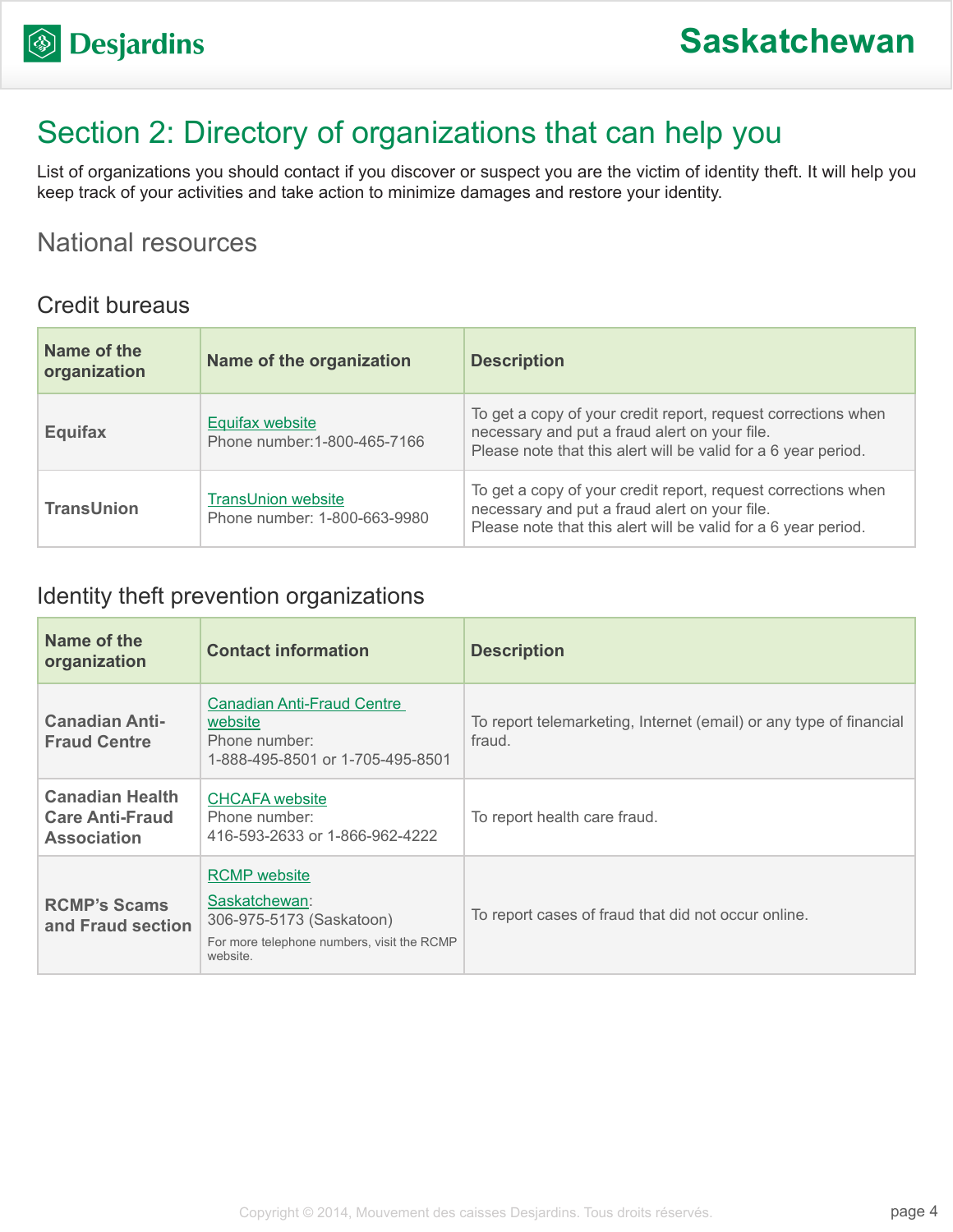

## Government agencies

| Name of the<br>organization                                                           | <b>Contact information</b>                                                                                                               | <b>Description</b>                                                                                                                                                                                                                                   |
|---------------------------------------------------------------------------------------|------------------------------------------------------------------------------------------------------------------------------------------|------------------------------------------------------------------------------------------------------------------------------------------------------------------------------------------------------------------------------------------------------|
| <b>Employment</b><br>and Social<br><b>Development</b><br>Canada                       | <b>ESDC</b> website<br>Phone number: 1-800-622-6232                                                                                      | To report that your social insurance number is being used<br>fraudulently and to request that it be destroyed and new one<br>issued.<br>Please note that if a new SIN is requested, you will be<br>responsible for 2 SINs for the rest of your life. |
| <b>Passport Canada</b>                                                                | <b>Passport Canada</b><br>Phone number: 1-800-567-6868<br>Calls outside Canada and the U.S.:<br>819-997-8338                             | To report that your passport is perhaps being used fraudulently<br>and to request a new one, where applicable.                                                                                                                                       |
| Immigration<br>and Citizenship<br><b>Canada</b>                                       | <b>Immigration and Citizenship</b><br>Canada website<br>Phone number: 1-888-242-2100<br>For a permanent resident card:<br>1-800-255-4541 | To report that your proof of citizenship or landed immigrant card<br>are perhaps being used fraudulently and to request that it be<br>destroyed and a new one issued, where applicable.                                                              |
| <b>Employment</b><br>and Social<br><b>Development</b><br>Canada<br>(Old Age Security) | <b>ESDC</b> website<br>Phone number: 1-800-277-9914                                                                                      | To report that your identity is perhaps being used to receive<br>OAS cheques fraudulently.                                                                                                                                                           |
| <b>Canada Revenue</b><br><b>Agency</b>                                                | <b>Canada Revenue Agency website</b><br>Phone number: 1-800-267-6999 or<br>1-888-892-5667                                                | To check whether a charity is registered.                                                                                                                                                                                                            |
| <b>RCMP</b><br>(Canadian Firearms<br>Program)                                         | <b>RCMP</b> website<br>Phone number:<br>613-993-7267 or 1-800-731-4000                                                                   | To get a new firearm permit.                                                                                                                                                                                                                         |

## Other agencies

| Name of the organization                                                                                            | <b>Contact information</b>                                                                                                  |
|---------------------------------------------------------------------------------------------------------------------|-----------------------------------------------------------------------------------------------------------------------------|
| <b>Office of the Privacy Commissioner of Canada</b>                                                                 | Commissioner's website<br>Phone number: 613-947-1698 or 1-800-282-1376                                                      |
| <b>Canadian Bankers Association</b><br>To consult the Canadian Code of Practice for Consumer Debit<br>Card Services | <b>Association website</b><br>Phone numbers:<br>Head office: 416-362-6092<br>Montreal: 514-840-8747<br>Ottawa: 613-234-4431 |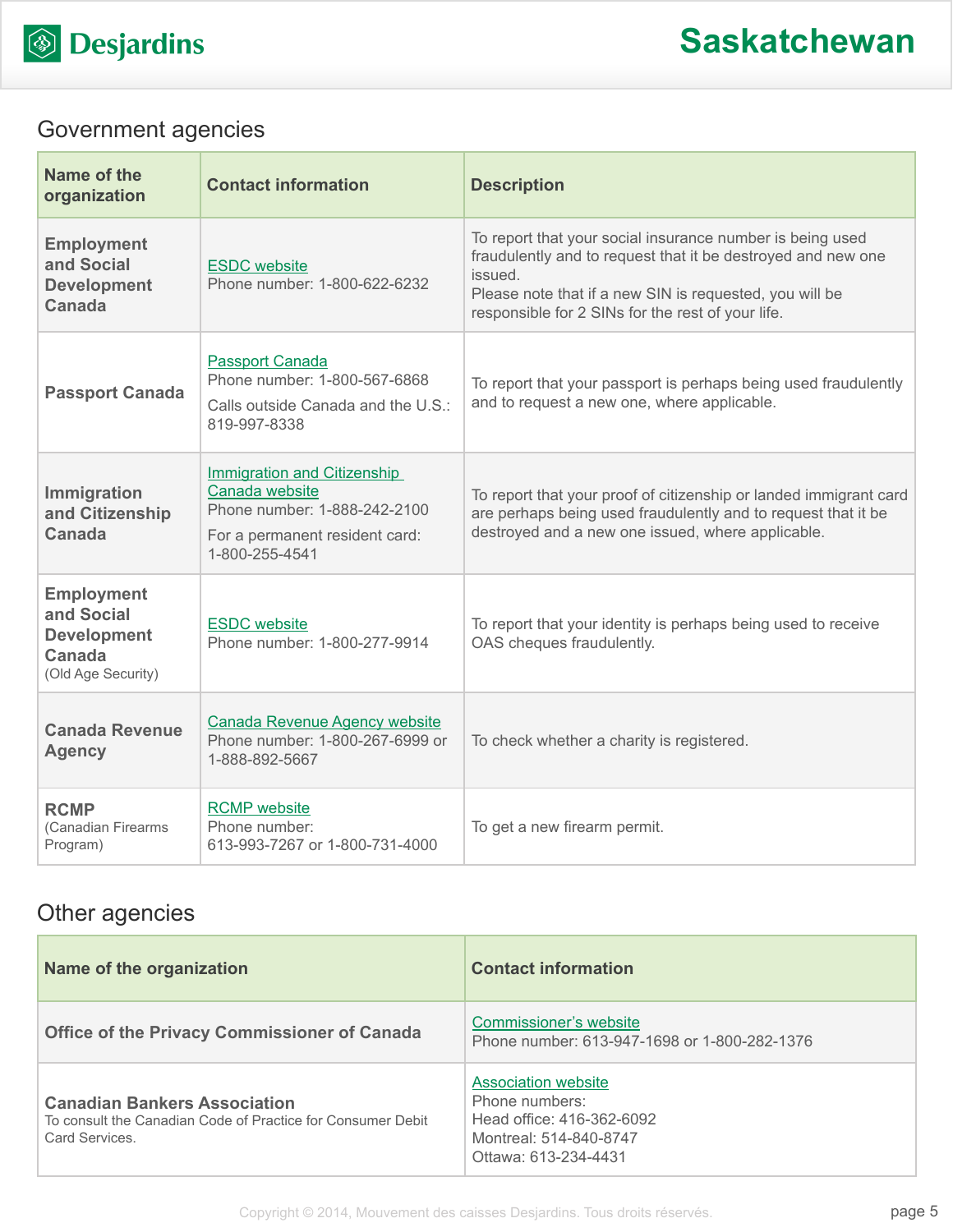

| <b>Name of the organization</b>                    | <b>Contact information</b>                                                                                                               |
|----------------------------------------------------|------------------------------------------------------------------------------------------------------------------------------------------|
| <b>Consumer's Association of Canada</b>            | <b>Association website</b><br>Phone number: 613-238-2533                                                                                 |
| <b>Canadian Council of Better Business Bureaus</b> | <b>BBB</b> website<br>Phone number:<br>613-789-5151 or 416-644-4936<br>Saskatchewan:<br>306-352-7601                                     |
| <b>Retail Council of Canada</b>                    | <b>RCC</b> website<br>Phone number: 1-888-373-8245<br>West: 204-253-1654 or 1-888-254-1654<br>Grocery Division - Primary: 1-888-373-8245 |
| <b>Credit Counselling Canada</b>                   | <b>Credit Counselling Canada website</b><br>Phone number: 1-888-527-8999<br>Saskatchewan Credit Counselling website                      |
| <b>Public Interest Advocacy Centre</b>             | <b>PIAC</b> website<br>Phone number: 613-562-4002                                                                                        |
| <b>Interac Association</b>                         | Interac website<br>Phone number: 416-632-8550 or 1-855-789-2979                                                                          |
| <b>Consumer Measures Committee</b>                 | <b>Committee website</b><br>Fax number: 613-952-6927                                                                                     |

# Provincial resources

| Name of the<br>organization                                                      | <b>Contact information</b>                                                                                                                        | <b>Description</b>                    |
|----------------------------------------------------------------------------------|---------------------------------------------------------------------------------------------------------------------------------------------------|---------------------------------------|
| <b>Driver's Licensing</b><br>& Vehicle<br><b>Registration</b><br><b>Services</b> | <b>SGI website</b><br>Phone number: 306-775-6900 or<br>1-800-667-9868                                                                             | Driver's licence and registration     |
| <b>Ministry of Health</b>                                                        | Government of Saskatchewan website<br>Phone numbers:<br>306-787-3251 or 1-800-667-7551<br>306-787-0146 or 1-800-667-7766<br>(general information) | Health and health insurance card      |
| eHealth<br><b>Saskatchewan</b>                                                   | eHealth Saskatchewan website<br>Phone number:<br>1-866-275-4721                                                                                   | Birth, marriage and death certificate |